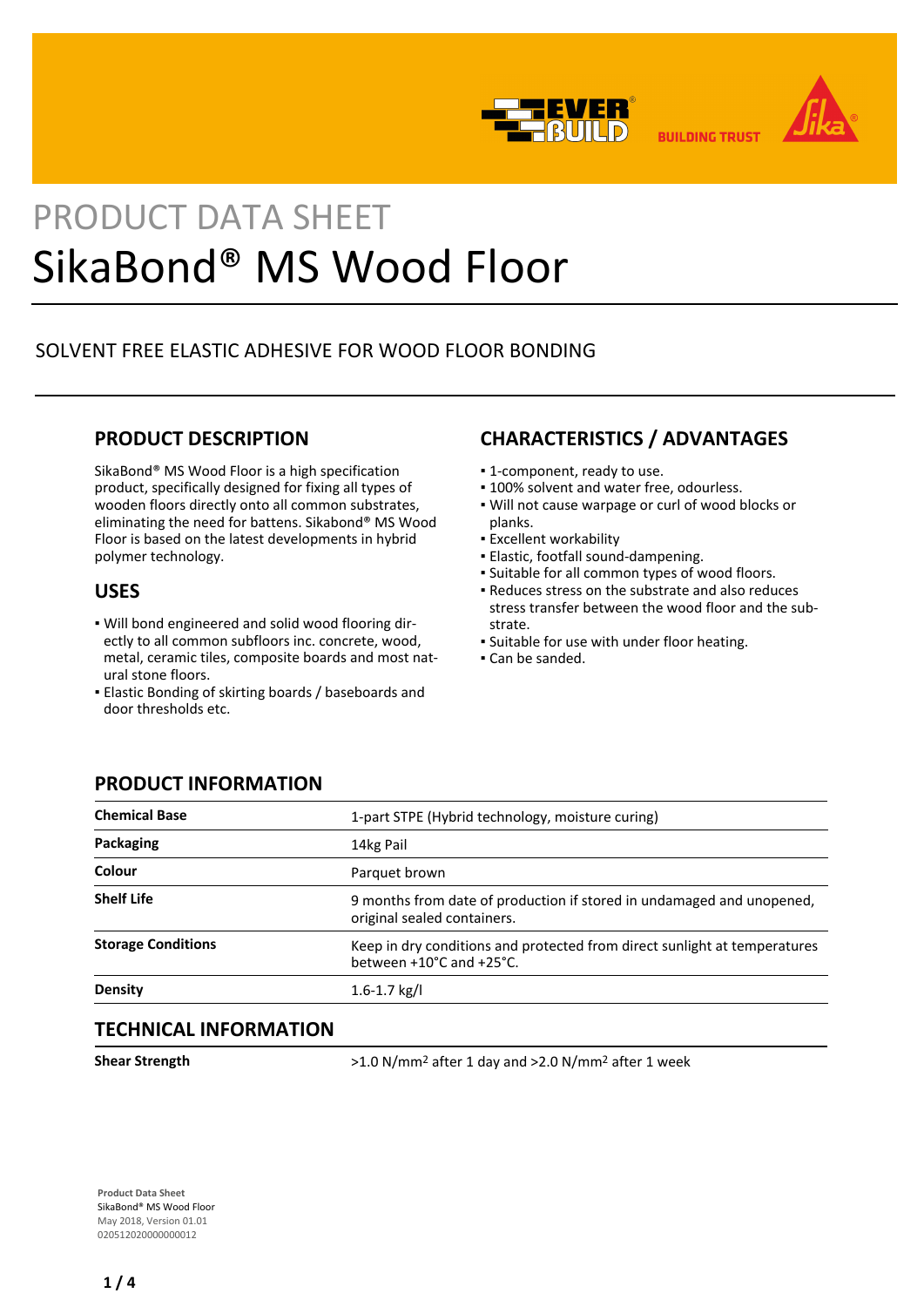| Consumption                       | Minimum 0.6kg/m <sup>2</sup> with a suitable notched trowel                                                                                                                                                                                                                                                                                                                                                                                                                                                                                                         |
|-----------------------------------|---------------------------------------------------------------------------------------------------------------------------------------------------------------------------------------------------------------------------------------------------------------------------------------------------------------------------------------------------------------------------------------------------------------------------------------------------------------------------------------------------------------------------------------------------------------------|
|                                   | Note: For substrates primed with Sika® Primer MB or SikaBond® Rapid DPM<br>the consumption of SikaBond® MS Wood Floor is reduced.                                                                                                                                                                                                                                                                                                                                                                                                                                   |
| <b>Sag Flow</b>                   | Consistency: spreads easily, trowel marks stable                                                                                                                                                                                                                                                                                                                                                                                                                                                                                                                    |
| <b>Ambient Air Temperature</b>    | Ambient temperature shall be between +15°C and +35°C.                                                                                                                                                                                                                                                                                                                                                                                                                                                                                                               |
| <b>Relative Air Humidity</b>      | Between 40% and 70%                                                                                                                                                                                                                                                                                                                                                                                                                                                                                                                                                 |
| <b>Substrate Temperature</b>      | During laying and until SikaBond® MS Wood Floor has fully cured the sub-<br>strate and ambient temperatures must be $> +15^{\circ}$ C and when used with un-<br>der floor heating ~+20°C.                                                                                                                                                                                                                                                                                                                                                                           |
| <b>Substrate Moisture Content</b> | Permissible substrate moisture content :<br>-2.5% Carbide Method (CM) for cement screed (ca. 4% Tramex / Gravimet-<br>ric weight percent)<br>- 0.5% CM for anhydrite screed<br>-3 - 12% CM for magnesite flooring (dependent on the proportion of or-<br>ganic<br>material)<br>Permissible substrate moisture content for use with under floor heating:<br>- 1.8% CM for cement screed (ca. 3% Tramex / Gravimetric weight percent)<br>- 0.3% CM for anhydrite screed<br>-3 - 12% CM for magnesite flooring (depending on the proportion of organ-<br>ic material). |
| <b>Curing Rate</b>                | 1.0-2.0 mm / 24h (+23°C / 50% r. h.) The floor can be walked on / sanded<br>12 hrs to 24 hours after installation                                                                                                                                                                                                                                                                                                                                                                                                                                                   |
| Skin Time / Laying Time           | ~40 minutes (+23°C / 50% r. h.)                                                                                                                                                                                                                                                                                                                                                                                                                                                                                                                                     |

## **APPLICATION INSTRUCTIONS**

#### **SUBSTRATE PREPARATION**

#### **Substrate Quality**

Clean and dry, homogeneous, even, free from oils and grease, dirt and loose or friable particles. Paint and cement laitance must be removed.

#### **Substrate Preparation**

**Concrete / cement screed:**

- Must be ground, thoroughly cleaned and vacuumed. **Anhydrite screed / flowable anhydrite screed:**

- Must be ground and thoroughly cleaned and vacuumed shortly before bonding starts.

#### **Broadcast mastic asphalt:**

- Must be primed with Sika® Primer MB or SikaBond® Rapid DPM. Please refer to the respective Product Data Sheet.

#### **Glazed ceramic and old ceramic tiles:**

- Degrease, clean with Sika® Cleaner 208 or grind the tile surface and vacuum thoroughly.

#### **Wood / gypsum boards (e.g. chipboards, plywood, plasterboard etc):**

- Glue / screw the boards to the substructure. They must be firmly and securely fixed to the substrate. For floating sub floors, please contact our Technical Service Department for assistance.

#### **Other substrates:**

- Please contact our Technical Service Department for

**Product Data Sheet** SikaBond® MS Wood Floor May 2018, Version 01.01 020512020000000012

advice and assistance.

- SikaBond® MS Wood Floor can be used without priming on cementitious floors, anhydrite floors, chipboard, concrete and ceramic tiles.

- For broadcast mastic asphalt, cementitious floors with excessive moisture content and for use over old adhesive residues or on weak substrates use Sika® Primer MB or SikaBond Rapid DPM. For detailed instructions refer to the respective Product Data Sheet or contact our Technical Service Department.

#### **APPLICATION METHOD / TOOLS**

The minimum rate of application should be no less than 600grms/m2 but may be considerably more depending upon the trowel used. Choose a suitable notched trowel to ensure a minimum 75% contact occurs between the adhesive layer and the underside of the flooring. Remove any excess adhesive whilst still wet.

#### **CLEANING OF TOOLS**

Clean all tools and application equipment with Sika® Cleaner-208 immediately after use. Hardened/cured material must be removed mechanically.

## **LIMITATIONS**

SikaBond® MS Wood Floor shall only be used by suitably experienced and trained contractors. For optim-

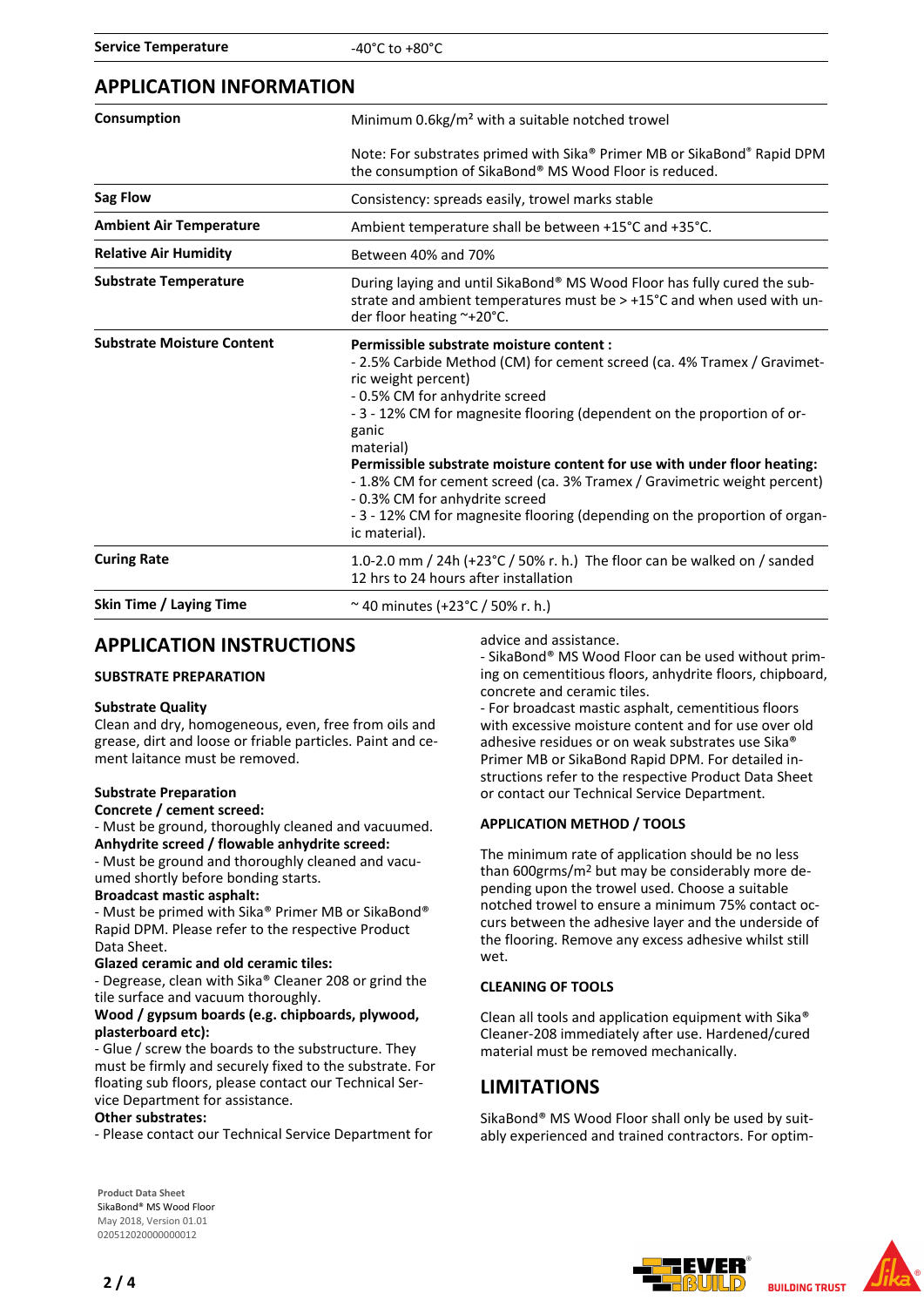um workability the adhesive temperature shall be at least +15°C. For the correct curing of the adhesive sufficient ambient moisture is necessary. Wood floors in non-insulated areas such as basements, or other areas without a damp proof membrane, must only be installed after the application of Sikafloor® EpoCem® sealed with Sika® Primer MB vapour barrier to control the moisture. For detailed instructions contact our-Technical Service Department. For use with chemically pre-treated types of wood floors (e.g. with ammonia, wood stain, timber preservative) and woods with a high oil content, SikaBond® MS Wood Floor is only to be used with the prior written agreement of our Technical Service Department. Do not use SikaBond® MS Wood Floor on PE, PP, TEFLON, and certain plasticized synthetic materials (carry out pre-trials or contact our Technical Service Department). Some wood lacquers on the underside of flooring can negatively influence the adhesion of SikaBond® MS Wood Floor (pre trials are therefore recommended). SikaBond® MS Wood Floor is designed as a wood floor bonding adhesive. When laying parquet type wood floors without tongued and grooved joints, e.g. mosaic parquet floors, please note that the wood floor adhesive must not be pressed up into the joints between the wood pieces. If direct contact with the adhesive of any subsequently applied materials, such as sealers or coatings, etc. cannot be avoided, then their compatibility should be tested and confirmed prior to their use. For further information please contact your local Sika Technical Service Department.

## **VALUE BASE**

All technical data stated in this Data Sheet are based on laboratory tests. Actual measured data may vary due to circumstances beyond our control.

## **LOCAL RESTRICTIONS**

Note that as a result of specific local regulations the declared data and recommended uses for this product may vary from country to country. Consult the local Product Data Sheet for the exact product data and uses.

## **ECOLOGY, HEALTH AND SAFETY**

Consult MSDS for full lists of hazards.

## **LEGAL NOTES**

The information, and, in particular, the recommendations relating to the application and end-use of Sika products, are given in good faith based on Sika's current knowledge and experience of the products when properly stored, handled and applied under normal conditions in accordance with Sika's recommendations. In practice, the differences in materials, substrates and actual site conditions are such that no warranty in respect of merchantability or of fitness for a particular purpose, nor any liability arising out of any legal relationship whatsoever, can be inferred either from this information, or from any written recommendations, or from any other advice offered. The

**Product Data Sheet** SikaBond® MS Wood Floor May 2018, Version 01.01 020512020000000012

user of the product must test the product's suitability for the intended application and purpose. Sika reserves the right to change the properties of its products. The proprietary rights of third parties must be observed. All orders are accepted subject to our current terms of sale and delivery. Users must always refer to the most recent issue of the local Product Data Sheet for the product concerned, copies of which will be supplied on request.